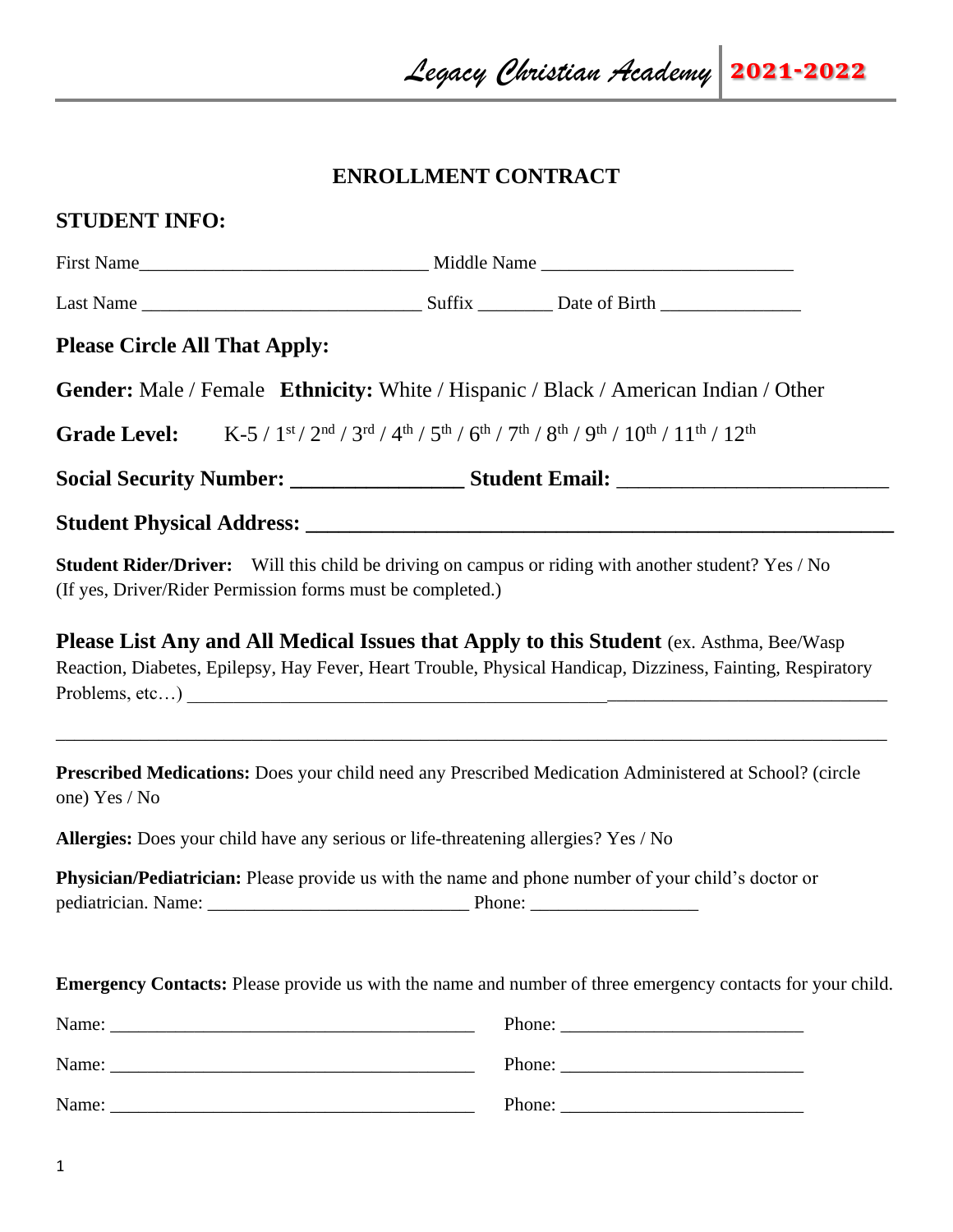| PARENT/GUARDIAN INFO: (Custodial Parent/Guardian, if shared custody please indicate.) |                                                                                                         |
|---------------------------------------------------------------------------------------|---------------------------------------------------------------------------------------------------------|
|                                                                                       |                                                                                                         |
|                                                                                       | Phone (Home): $\frac{1}{2}$                                                                             |
| Phone (Cell): $\qquad \qquad$                                                         | Phone (Work):                                                                                           |
|                                                                                       |                                                                                                         |
|                                                                                       |                                                                                                         |
|                                                                                       |                                                                                                         |
|                                                                                       | Custody: Sole / Shared / Not Applicable Responsible for Payment? Yes / No Access to Schoolworx Yes / No |
|                                                                                       |                                                                                                         |
|                                                                                       | Phone (Home): $\frac{1}{\sqrt{1-\frac{1}{2}} \cdot \frac{1}{2}}$                                        |
| Phone (Cell): $\qquad \qquad$                                                         | Phone (Work): $\frac{1}{2}$                                                                             |
|                                                                                       |                                                                                                         |
|                                                                                       |                                                                                                         |
|                                                                                       |                                                                                                         |
|                                                                                       | Custody: Sole / Shared / Not Applicable Responsible for Payment? Yes / No Access to Schoolworx Yes /No  |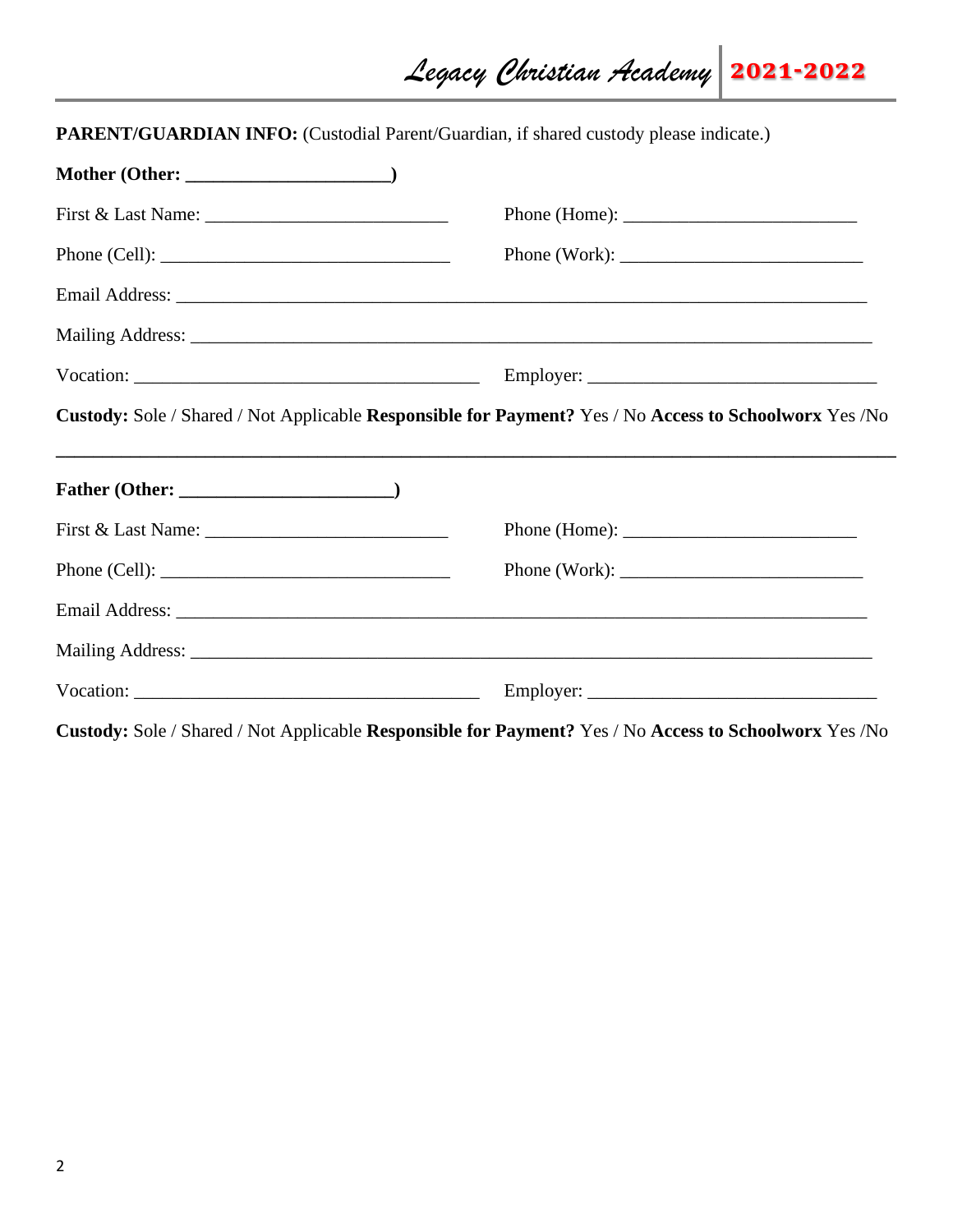**I hereby wish to enroll my child into the example 2 grade class of Legacy Christian Academy for the 2021-2022 school year and further agree to and will abide by the following terms and conditions of enrollment:**

**1. The tuition fee schedule for the 2021-2022 school year will be as follows:**

| <b>GRADE:</b>                                                                            | <b>TUITION</b> | <b>REGISTRATION FEE:</b>                                                                                                                           |  |  |
|------------------------------------------------------------------------------------------|----------------|----------------------------------------------------------------------------------------------------------------------------------------------------|--|--|
|                                                                                          |                | (Yearly, non-refundable fee)                                                                                                                       |  |  |
|                                                                                          |                |                                                                                                                                                    |  |  |
| $K - 8th$                                                                                |                |                                                                                                                                                    |  |  |
|                                                                                          | \$300/month    | \$400 with this signed agreement                                                                                                                   |  |  |
| <b>Check one:</b>                                                                        |                |                                                                                                                                                    |  |  |
|                                                                                          |                | There is a \$35.00 Testing Fee for any NEW students applying to LCA<br>$\bullet$                                                                   |  |  |
| $9th - 12th$                                                                             |                | Any student taking a Lab Science will be required to pay an additional fee of                                                                      |  |  |
| <b>Check one:</b>                                                                        | \$300/month    | \$25.00 PER SEMESTER to cover dissection and consumable lab materials.<br>(Student/Parent will be notified once the student schedule is complete). |  |  |
|                                                                                          |                | There is a \$100.00 withdrawal fee for student withdrawn during school year.                                                                       |  |  |
| A Sibling Discount of 10% per additional sibling will be applied to overall Tuition Cost |                |                                                                                                                                                    |  |  |
| Office use only:                                                                         | Payment        | Cash/Ck#<br><b>Date</b>                                                                                                                            |  |  |
|                                                                                          | Payment        | Cash/CK#<br>Date                                                                                                                                   |  |  |

**The Tuition Fee shall be paid in full by registration, or in twelve (12) equal installments, June through May or (9) equal installments, August through April. All tuition must be paid in full on or before May 15, 2022. A late fee of \$15.00 shall automatically apply to the outstanding balance after the installment payment deadline of the 10th of each month. Any payments required pursuant to this Agreement that are not made in a timely fashion will result in the student's being dismissed from school until the delinquency is cured. ACCOUNTS NOT PAID BY THE 15TH OF THE MONTH WILL RESULT IN DISMISSAL FROM CLASS UNTIL THE ACCOUNT IS MADE CURRENT.** 

**2. The enrollment shall be binding upon the parent(s) for the full tuition fee at date of execution. A student entering Legacy Christian Academy after September 30, 2021, shall pay a tuition fee based on a proration of the total 2021-2022 fee, plus the registration fees.** 

- **Registration must be paid in full when Enrollment Contract is submitted to guarantee students' position in class.**
- **There is a \$35.00 returned check fee.**

**Legacy Christian Academy reserves the right to suspend, expel, or exert appropriate disciplinary action related to the student as deemed necessary.** 

**Legacy Christian Academy does not discriminate with regard to race, color, religion, ethnic origin, or gender.**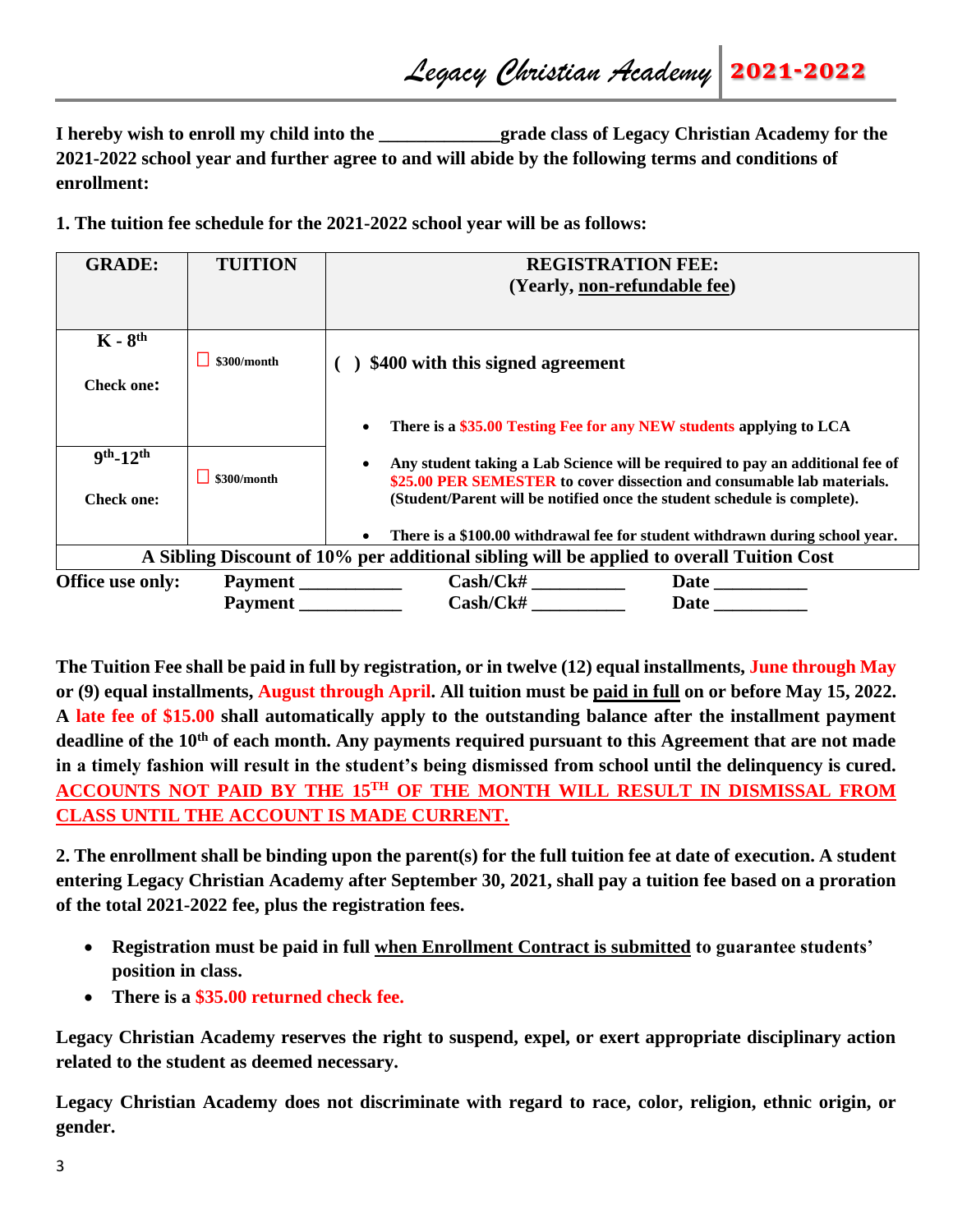**This Contract is contingent upon the student's academic, social, and behavioral progress and is not binding on the Academy in the event the school does not invite the student to return or dismisses the student during the school year.** 

**The Board of Directors shall set forth the by-laws, rules and regulations, and operating policies of Legacy Christian Academy and all decisions by the Board of Directors shall be final.** 

**I have read and accept the terms and conditions set forth in the Enrollment Contract and agree to full compliance of this binding agreement. No transcripts or report cards of any kind will be transferred until all financial obligations have been met.**

| <b>SIGNATURE OF PARENT/GUARDIAN</b> | <b>Date:</b> |
|-------------------------------------|--------------|
| <b>SIGNATURE OF PARENT/GUARDIAN</b> | <b>Date:</b> |

## **SIGNATURE OF PERSON(S) RESPONSIBLE FOR TUITION PAYMENTS**

| Printed Name                                                                                                                                                                                                                         |  |
|--------------------------------------------------------------------------------------------------------------------------------------------------------------------------------------------------------------------------------------|--|
| Email Address: <u>and the contract of the contract of the contract of the contract of the contract of the contract of the contract of the contract of the contract of the contract of the contract of the contract of the contra</u> |  |
| <b>Printed Name</b>                                                                                                                                                                                                                  |  |
|                                                                                                                                                                                                                                      |  |
|                                                                                                                                                                                                                                      |  |

**Please write any other pertinent information that you feel that we should know regarding your child**: (ex. Learning Disabilities (IEP), Behavioral, Social or Psychological Issues, etc…)

**\_\_\_\_\_\_\_\_\_\_\_\_\_\_\_\_\_\_\_\_\_\_\_\_\_\_\_\_\_\_\_\_\_\_\_\_\_\_\_\_\_\_\_\_\_\_\_\_\_\_\_\_\_\_\_\_\_\_\_\_\_\_\_\_\_\_\_\_\_\_\_\_\_\_\_\_\_\_\_\_\_\_\_\_\_\_\_\_\_\_**

**\_\_\_\_\_\_\_\_\_\_\_\_\_\_\_\_\_\_\_\_\_\_\_\_\_\_\_\_\_\_\_\_\_\_\_\_\_\_\_\_\_\_\_\_\_\_\_\_\_\_\_\_\_\_\_\_\_\_\_\_\_\_\_\_\_\_\_\_\_\_\_\_\_\_\_\_\_**

**\_\_\_\_\_\_\_\_\_\_\_\_\_\_\_\_\_\_\_\_\_\_\_\_\_\_\_\_\_\_\_\_\_\_\_\_\_\_\_\_\_\_\_\_\_\_\_\_\_\_\_\_\_\_\_\_\_\_\_\_\_\_\_\_\_\_\_\_\_\_\_\_\_\_\_\_\_**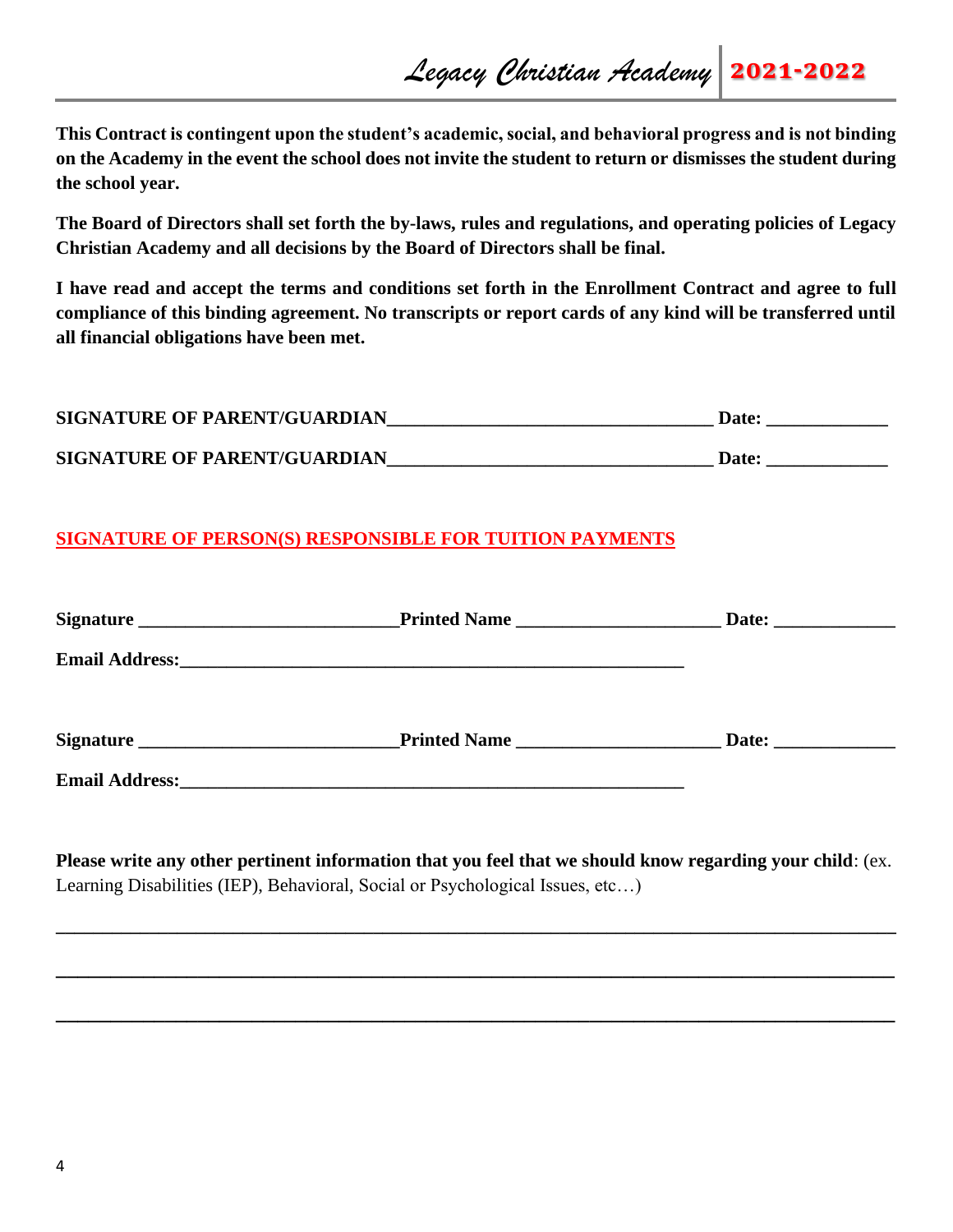### **APPLICANT'S PREVIOUS SCHOOL (if applicable)**

| <b>Student Name</b>            |                                                                                                                        |
|--------------------------------|------------------------------------------------------------------------------------------------------------------------|
| <b>Name of Previous School</b> | <u> 1989 - Andrea State Barbara, ann an Catharanachd ann an t-Ann an t-Ann an t-Ann an t-Ann an t-Ann an t-Ann an </u> |
| <b>Grade Last Attended</b>     |                                                                                                                        |
|                                | $School \, \, \text{Fax}$ ( )                                                                                          |

I hereby authorize you to release my child's school records to Legacy Christian Academy. I understand that any information you release will be confidential between the sending school and Legacy Christian Academy.

| Parent's Signature |  | Jate |
|--------------------|--|------|
|--------------------|--|------|

## **To the School Principal or Director:**

The child listed above has applied/enrolled to Legacy Christian Academy. Please send us the candidate's official transcript, including current school reports, standardized tests, a completed Confidential School Report, copy of birth certificate, immunization records, and any other relevant information. Should you need any further information, please contact the school office at 843-717-3107. Thank you.

Our mailing address is as follows:

Legacy Christian Academy 2576 Bees Creek Rd. Ridgeland, S.C. 29936 Fax 843-962-5811 Email: office@lcaofridgeland.org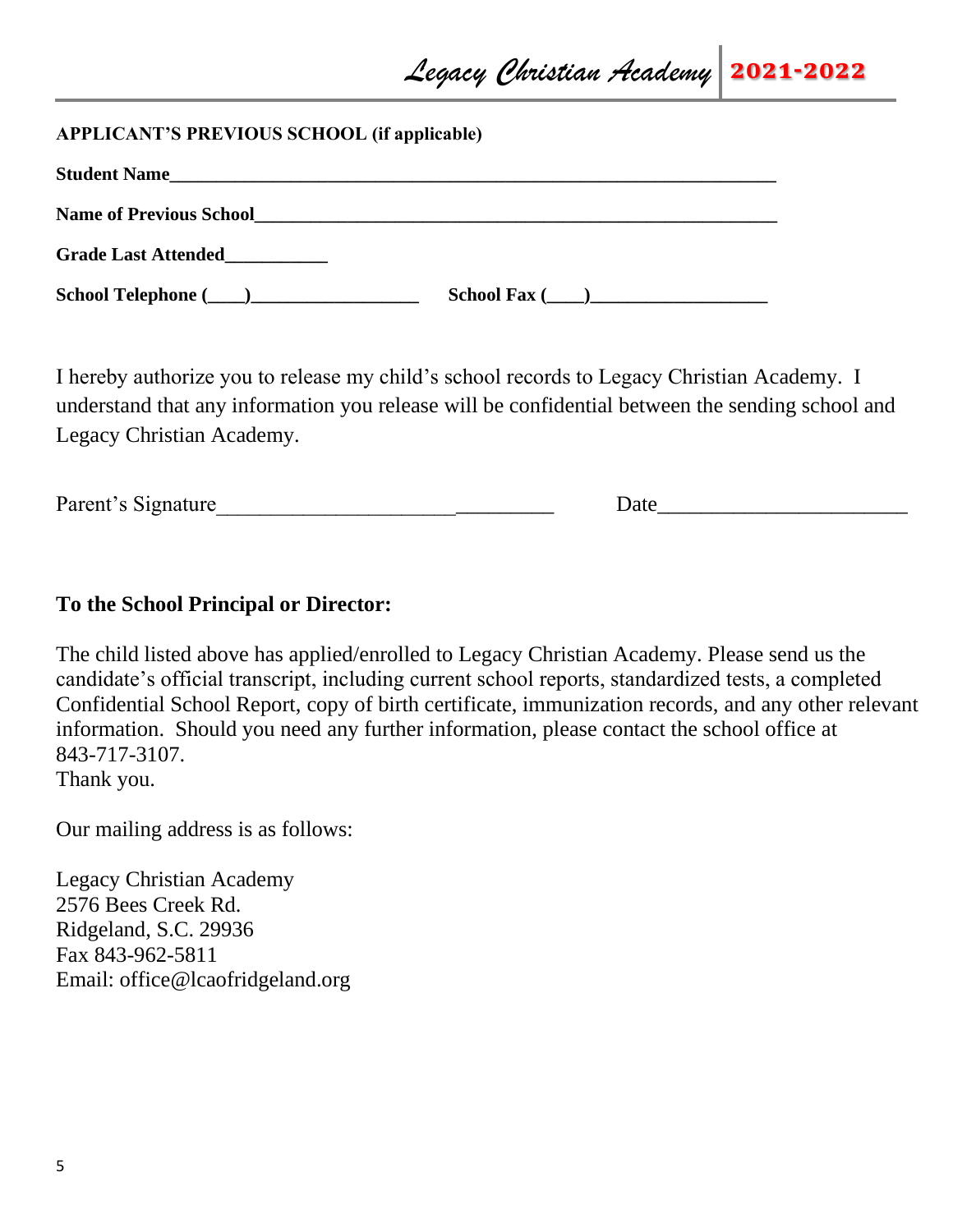Legacy Christian Academy 2021-2022

# STUDENT PICK UP AUTHORIZATION

|       | Please list persons who are authorized to pick up child(ren):       |               |
|-------|---------------------------------------------------------------------|---------------|
| Name: | <b>Relationship to child:</b><br>$\mathbb{R}^n \times \mathbb{R}^n$ | <b>Phone:</b> |
|       |                                                                     |               |
|       | 2.                                                                  |               |
|       |                                                                     |               |
|       |                                                                     |               |
|       |                                                                     |               |
|       | $\mathbf{6.}$                                                       |               |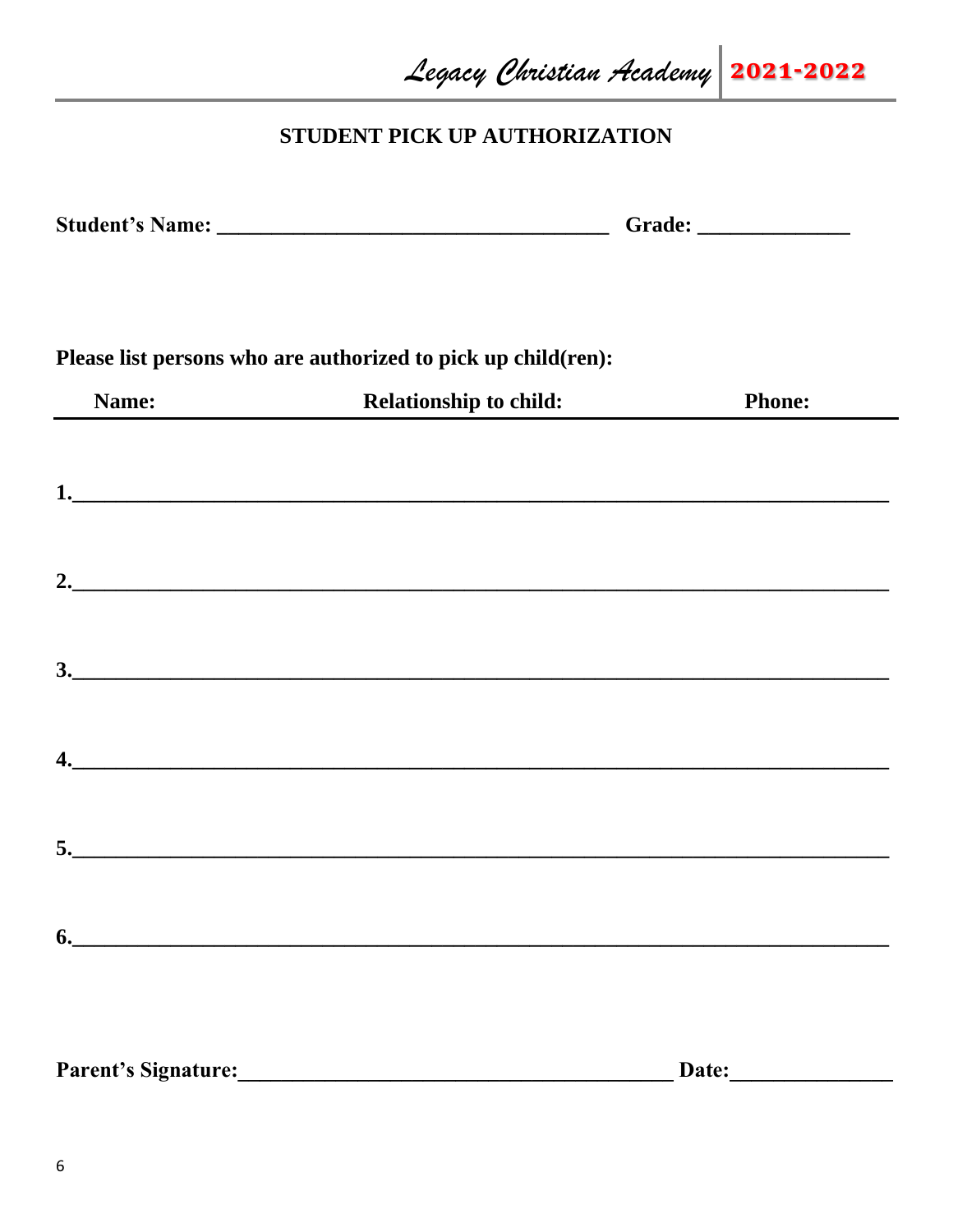# **Cooperation Statements**

I have read and do hereby agree, support and understand all the school policies and rules written therein.

I agree to:

- 1. Support the school's discipline policy.
- 2. Support the school in enforcing all the rules and policies noted in the School Handbook.
- 3. Inform the school if my child has been tested for any type of exceptionality.

\_\_\_\_\_\_\_\_\_\_\_\_\_\_\_\_\_\_\_\_\_\_\_\_\_\_\_\_\_\_\_\_\_\_\_\_\_\_\_\_\_\_\_\_\_\_\_\_ \_\_\_\_\_\_\_\_\_\_\_\_\_\_\_

\_\_\_\_\_\_\_\_\_\_\_\_\_\_\_\_\_\_\_\_\_\_\_\_\_\_\_\_\_\_\_\_\_\_\_\_\_\_\_\_\_\_\_\_\_\_\_\_ \_\_\_\_\_\_\_\_\_\_\_\_\_\_\_

\_\_\_\_\_\_\_\_\_\_\_\_\_\_\_\_\_\_\_\_\_\_\_\_\_\_\_\_\_\_\_\_\_\_\_\_\_\_\_\_\_\_\_\_\_\_\_\_ \_\_\_\_\_\_\_\_\_\_\_\_\_\_\_

- 4. Read the school's Parent/Student Handbook, the Discipline Policy and uphold the teachers and administration in all rules and regulations.
- 5. Recognize the school's right to dismiss any student who does not respect its spiritual standards or cooperate in the education process.
- 6. Abide by all financial agreements.
- 7. Respect the administrator's responsibility for placing the student in the proper grade and classroom.
- 8. Follow proper channels as outlines in the grievance procedure if I should disagree with the actions of any school employee.

A critical or uncooperative attitude by a student or parent should not be displayed at LCA. If an attitude of Christian humility and cooperation is not possible by either student or parent, the student will be subject to dismissal. Should a child not respond favorably to the academy for any reason, the parent(s) should not try to change the academy to fit their needs but agree to quietly withdraw.

Legacy Christian Academy reserves the right to dismiss any student who persistently and willfully neglects his academic work, exercises poor citizenship, reflects adversely on the Christian principles of the academy or is engaged in behavior or lifestyle inconsistent with Bible guidelines. It should be noted that at the end of each school year the administrative staff is given the opportunity to recommend students who should not be invited back for the upcoming year. **Statement of Cooperation**

I have read and understand the policies of Legacy Christian Academy as stated in the Parent/Student Handbook and the Discipline Policy. I agree to cooperate with the teachers and administrators of Legacy Christian Academy.

Parent's/Guardian's Signature (Required) Date

Parent's/Guardian's Printed Name

Academy Student's Signature **Date of Academy Student's Signature** Date

Academy Student's Printed Name

| Homeroom Teacher's Name / Grade Level | Date |
|---------------------------------------|------|
|---------------------------------------|------|

*\*\*\*This form must be signed and returned to the homeroom teacher\*\*\**

\_\_\_\_\_\_\_\_\_\_\_\_\_\_\_\_\_\_\_\_\_\_\_\_\_\_\_\_\_\_\_\_\_\_\_\_\_\_\_\_\_\_\_\_\_\_\_\_

\_\_\_\_\_\_\_\_\_\_\_\_\_\_\_\_\_\_\_\_\_\_\_\_\_\_\_\_\_\_\_\_\_\_\_\_\_\_\_\_\_\_\_\_\_\_\_\_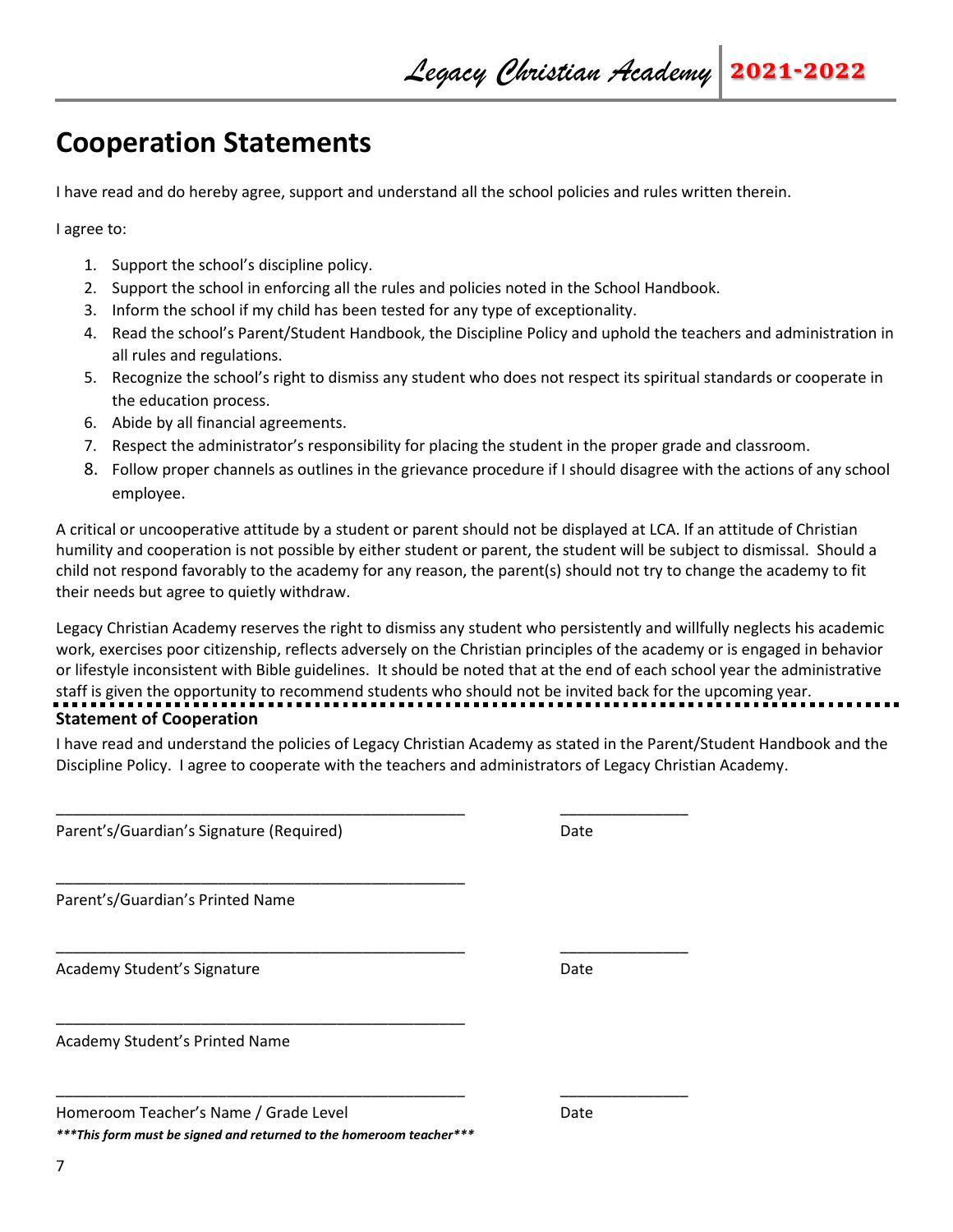#### **COVID-19 WAIVER**

Due to the COVID-19 pandemic Legacy Christian Academy has been exploring different and reasonable ways to provide services to all students. The school has worked with state and local agencies, to draft and implement guidelines moving forward regarding cleaning, screening, social distancing, etc. Though the school and its agents will work hard to implement and abide by those guidelines, neither the guidelines themselves nor even guidance from the Centers for Disease Control and Prevention ("CDC") would allow Legacy to guarantee an environment that is entirely free of COVID-19 related risks.

By allowing your child to return to campus, however, you acknowledge and understand that your child's attendance will require him/her to interact physically with staff members, other students, and even volunteers. As such, despite reasonable mitigation efforts on behalf of the school, physical interaction with the public at large may pose some unavoidable risks to you, your child, and your family due to the COVID-19 pandemic. With that, you further acknowledge and agree to the following:

- 1. **Waiver and Release.** You hereby release and forever discharge and hold harmless the school and its agents (any employee, client, agent, owner, shareholder, board member, or any other representative of the school) from any and all liability, claims and demands of whatever kind or nature, either in law or in equity, which arise or may hereafter arise from your child's return to campus and/or participation in activities associated with the school. You understand that this release discharges Legacy Christian Academy from any liability or claim that you may have against the school with respect to COVID-19.
- 2. **Assumption of Risk.** You further understand that your child's return and/or participation may expose him/her and others to unavoidable COVID-19 community spread. As such, you hereby expressly and specifically assume the risk of injury or other harm, and also expressly release the school and its agents (any employee, client, agent, owner, shareholder, board member, or any other representative of the school) from all liability for injury, illness, or other issue resulting from or in any way related to your child's return or participation.

**BY EXECUTING BELOW, YOU ACKNOWLEDGE HAVING READ AND UNDERSTOOD ALL OF THE ABOVE-TERMS AND CONDITIONS.** 

\_\_\_\_\_\_\_\_\_\_\_\_\_\_\_\_\_\_\_\_\_\_\_\_\_\_\_\_\_\_ \_\_\_\_\_\_\_\_\_\_\_\_\_\_\_\_\_\_\_\_\_\_\_\_\_\_\_\_\_\_

**Your Child's Printed Full Name\* Your Printed Full Name**

 $\frac{1}{1}$ 

**Your Signature Date of Signing**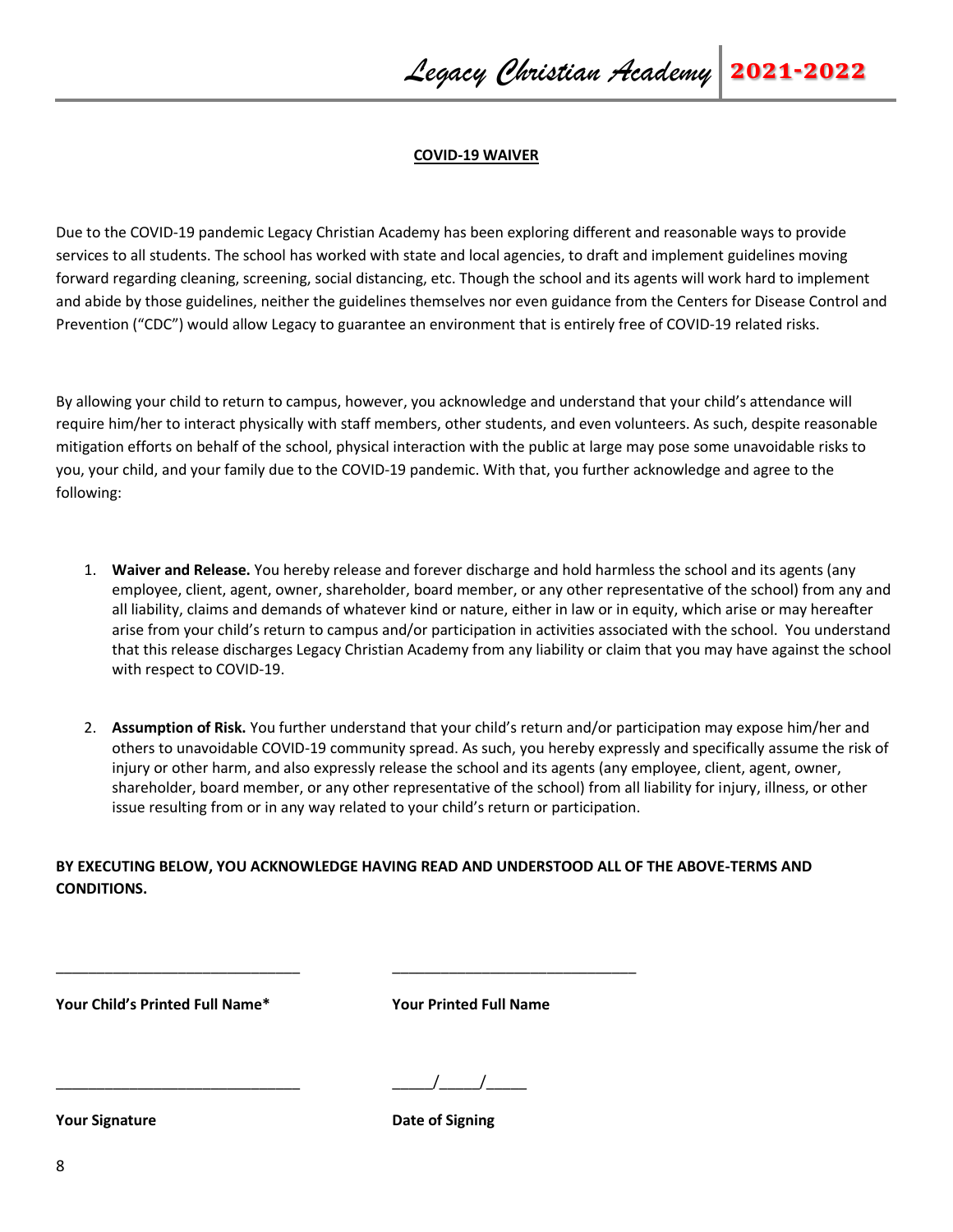### **LEGACY CHRISTIAN ACADEMY**

### **2021/2022 PERMISSION TO DRIVE ONTO CAMPUS & RELEASE OF CLAIMS**

**Permission to drive onto campus is a privilege that Legacy Christian Academy may revoke at any time in its sole discretion.** The student must comply with all policies and regulations, including those printed in the LCA Handbook.

**PARENTAL PERMISSION AND RELEASE OF CLAIMS:** My child has permission to drive onto campus. By agreeing to permit my child to drive onto campus, I am also agreeing to release the school from all claims that might arise out of my child's driving. This release includes claims for injury or damage, except when caused by the willful misconduct or sole negligence of Legacy Christian Academy. The "School" shall mean Legacy Christian Academy, Inc. and includes its teachers, employees, sponsors, chaperones, students, parents, and volunteers. **I understand, on behalf of my child and myself, I am giving up claims for injury and loss and that I am giving up the right to sue for, among other things, negligence and bodily injury.** 

|                                |      |                                                       |                                                                            | <b>Signature of Parent</b>   |       |
|--------------------------------|------|-------------------------------------------------------|----------------------------------------------------------------------------|------------------------------|-------|
|                                |      |                                                       |                                                                            | <b>Parent's Printed Name</b> |       |
|                                |      | <b>Proof of Driving and Financial Responsibility:</b> |                                                                            |                              |       |
|                                |      |                                                       | Please provide a copy of your driver's license and current insurance card. |                              |       |
|                                |      |                                                       |                                                                            |                              |       |
|                                |      |                                                       |                                                                            |                              |       |
|                                |      |                                                       |                                                                            |                              |       |
|                                | Year | Make                                                  | License #                                                                  | Registration #               | Color |
|                                | Year | Make                                                  | License #                                                                  | Registration #               | Color |
|                                |      |                                                       |                                                                            |                              |       |
|                                |      |                                                       |                                                                            |                              |       |
|                                |      | <b>Bodily Injury</b>                                  |                                                                            | <b>Property Damage</b>       |       |
| <b>Policy Expiration Date:</b> |      |                                                       |                                                                            |                              |       |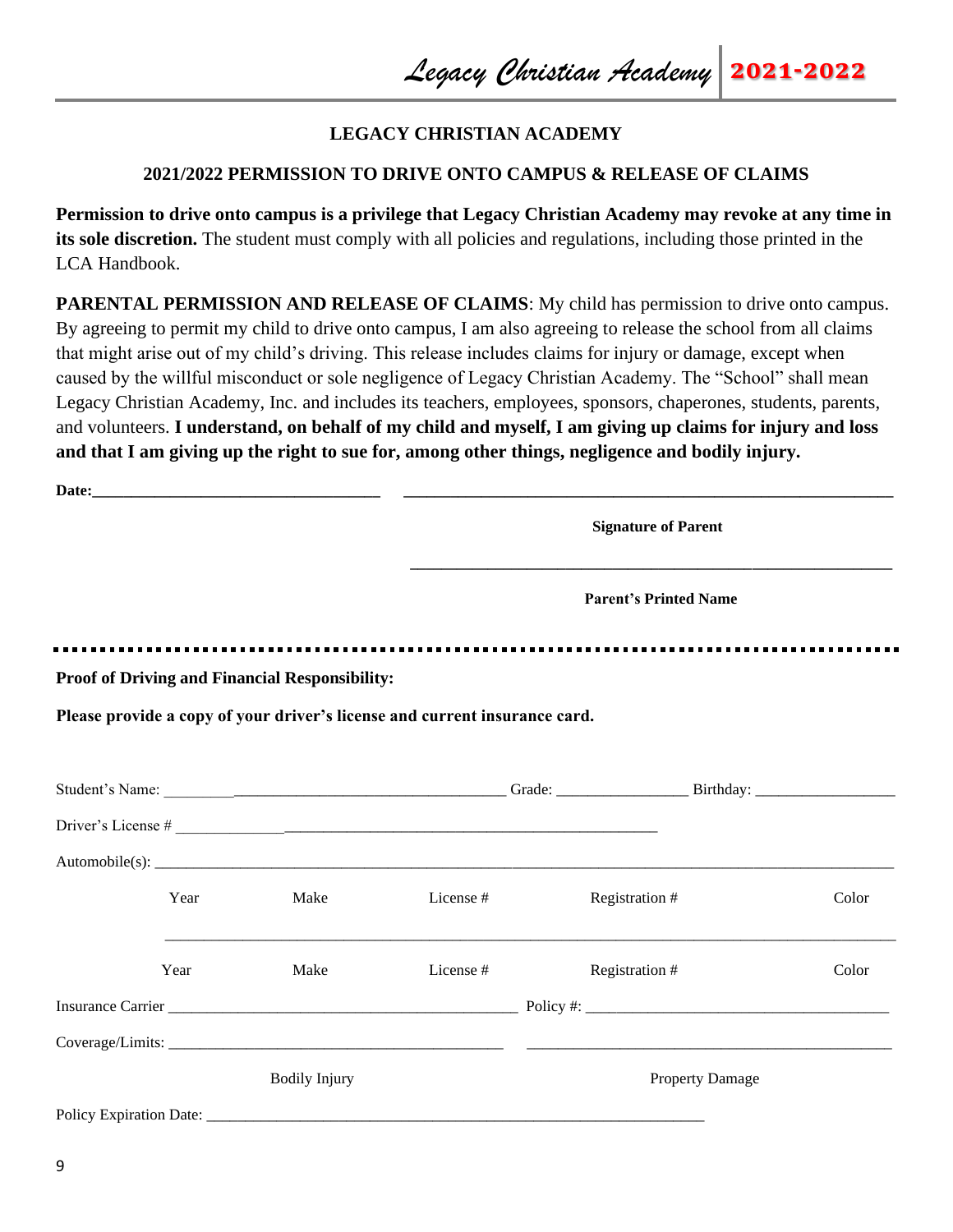Driver/Rider Permission Form

| (Student Name)                                                               |  |  |
|------------------------------------------------------------------------------|--|--|
| to ride with another Legacy Christian Academy student by private automobile. |  |  |
|                                                                              |  |  |
|                                                                              |  |  |
|                                                                              |  |  |
|                                                                              |  |  |
|                                                                              |  |  |
|                                                                              |  |  |
| OR:                                                                          |  |  |
|                                                                              |  |  |
|                                                                              |  |  |
| (Student Name)                                                               |  |  |
| to drive other Legacy Christian Academy student/s.                           |  |  |
|                                                                              |  |  |
|                                                                              |  |  |
|                                                                              |  |  |
|                                                                              |  |  |
|                                                                              |  |  |
| School personnel are PROHIBITED from arranging rides for anyone!             |  |  |